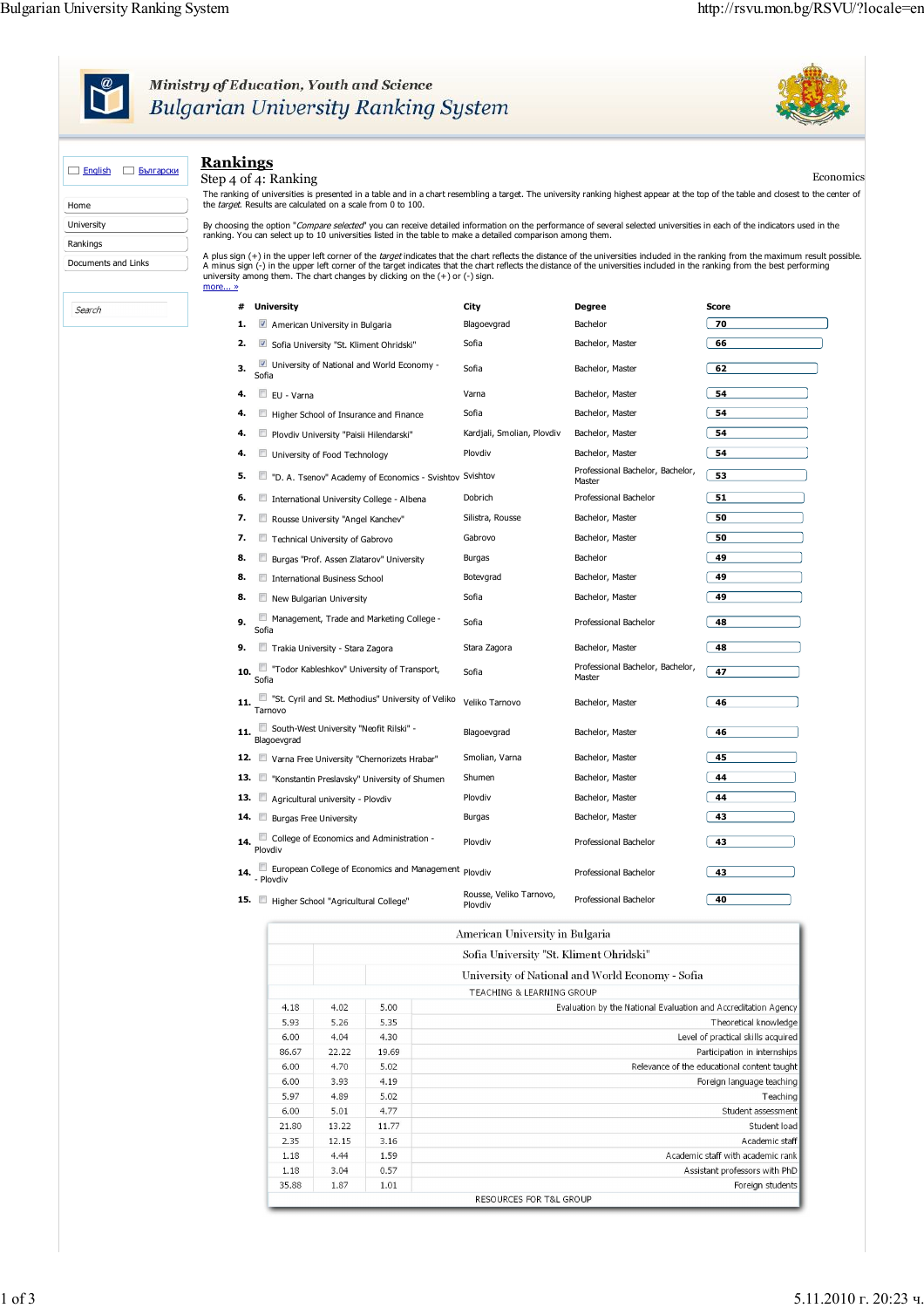| Assessment of material resources and infrastructure                             | 5.09    | 4.59     | 5.93    |
|---------------------------------------------------------------------------------|---------|----------|---------|
| Assessment of administrative service provision                                  | 4.26    | 4.63     | 5.53    |
| Organisation of the teaching and learning process                               | 5.02    | 5.37     | 5.93    |
| Library stock                                                                   | 469.60  | 2071.24  | 123.12  |
| Library stock per student                                                       | 25.00   | 97.00    | 114.00  |
| Assessment of library stock                                                     | 5.27    | 4.81     | 5.93    |
| Availability of information resources                                           | 6.00    | 12.00    | 16.00   |
| Availability of a viable career development centre                              | 80.31   | 74.07    | 100.00  |
| Teaching premises                                                               | 2.86    | 1.84     | 2.35    |
| <b>SCIENCE &amp; RESEARCH GROUP</b>                                             |         |          |         |
| Articles in scientific journals                                                 | 2.00    | 2.00     | 3.00    |
| Number of published books per academic staff member                             | 1.11    | 0.08     | 0.00    |
| Citation index                                                                  | 3.00    | 30.00    | 3.00    |
| Academic staff involved in projects of the National Scientific Research Fund    | 14.00   | 10.00    | 0.00    |
| Academic staff involved in international scientific research projects           | 8.00    | 5.00     | 0.00    |
| International scientific exchange                                               | 0.02    | 0.05     | 0.00    |
| Participation of students in scientific research activities                     | 8.66    | 3.70     | 100.00  |
| Quality of scientific research                                                  | 56.63   | 72.57    | 78.88   |
| Financial resources per academic staff member attracted for scientific research | 4291.37 | 6991.71  | 4257.14 |
| Financial resources for scientific research                                     | 3462.82 | 14739.23 | 1201.92 |
| Financial resources for scientific research per student                         | 184.35  | 690.27   | 1112.89 |
| Training of doctoral candidates within the professional field                   | 23.00   | 4.00     | 0.00    |
| Training of doctoral candidates at the university                               | 28.00   | 109.00   | 0.00    |
| Academic staff-to-doctoral students ratio                                       | 11.33   | 25.27    | 0.00    |
| SOCIAL & LIVING GROUP                                                           |         |          |         |
| Scholarships                                                                    | 6.74    | 15.74    | 38.19   |
| Students housing                                                                | 69.94   | 80.74    | 179.61  |
| Satisfaction with the social and living conditions                              | 4.77    | 4.16     | 5.76    |
| PRESTIGE GROUP                                                                  |         |          |         |
| Secondary education diploma GPA                                                 | 5.47    | 5.57     | 5.71    |
| Prestige among students                                                         | 55.44   | 27.06    | 2.13    |
| Prestige among graduates                                                        | 39.20   | 62.78    | 3.07    |
| Prestige among academic staff                                                   | 30.36   | 69.54    | 3.42    |
| Prestige among employers                                                        | 32.45   | 34.00    | 0.36    |
| Prestige among the general public                                               | 27.56   | 60.30    | 1.64    |
| PROFESSIONAL & CAREER GROUP                                                     |         |          |         |
| Graduates' insurance income                                                     | 1264.80 | 1483.60  | 1934.85 |
| Unemployment among university graduates                                         | $-1.73$ | $-0.78$  | 0.00    |
| Professional development and career in the chosen field of study                | 18.74   | 26.49    | 78.85   |
| I gained confidence that I will succeed in life                                 | 37.72   | 17.82    | 77.29   |
| I created important contacts and friendships                                    | 40.27   | 4.09     | 60.12   |
| Employers' preferences                                                          | 21.29   | 6.51     | 0.15    |

Compare selected

**Higher education institutions not included in the ranking due to lack of adequate data allowing for them to be rated.**

| College of Tourism            | Blagoevgrad | Professional Bachelor |
|-------------------------------|-------------|-----------------------|
| Technical University of Varna | Varna       | Bachelor              |